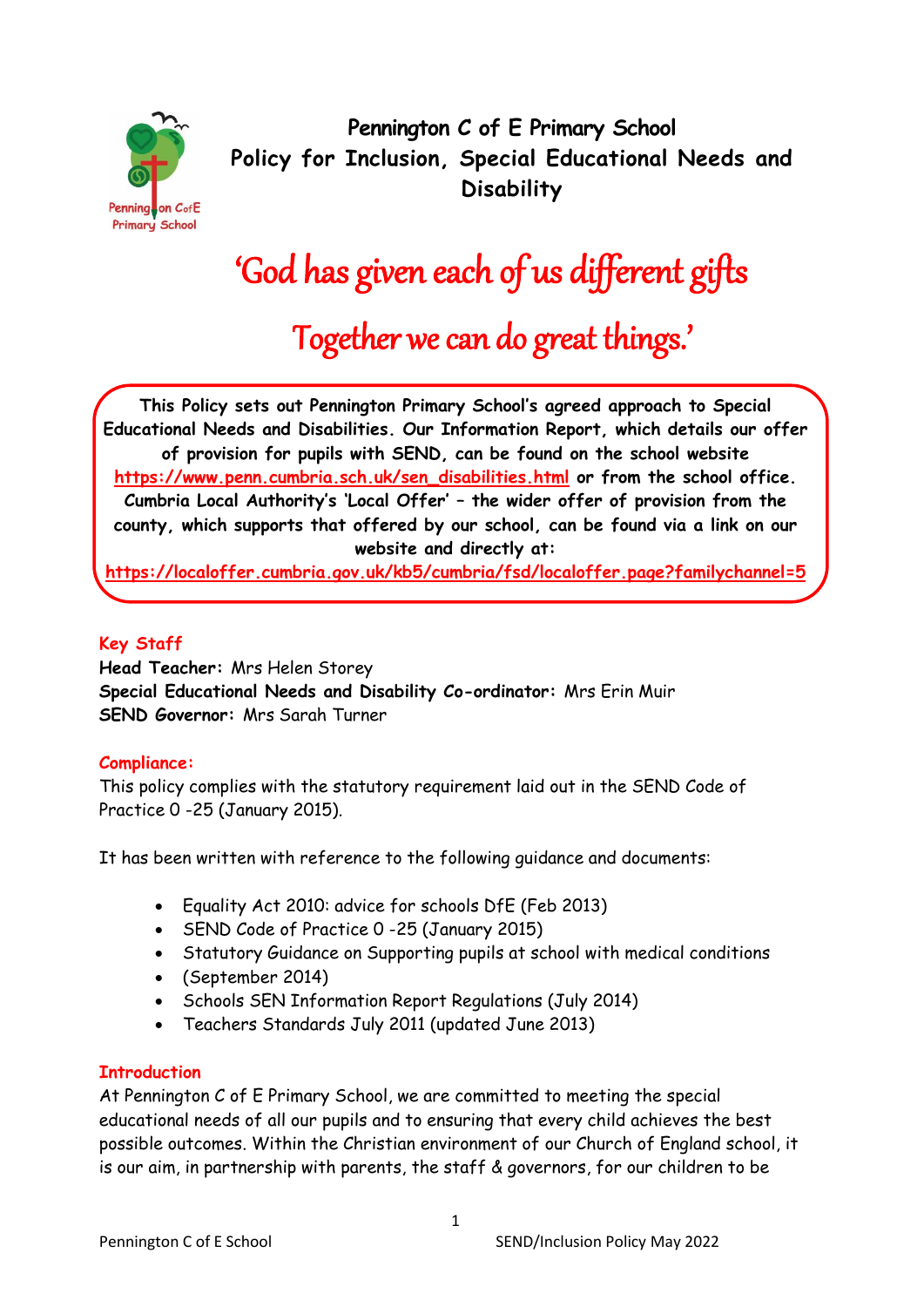happy, secure and prepared for life. Every teacher is a teacher of every child, including those with SEND.

Children have special educational needs if they have a learning difficulty or disability which calls for special educational provision to be made for them. Children have a learning difficulty if they:

- a) have a significantly greater difficulty in learning than the majority of children of the same age; or
- b) have a disability which prevents or hinders them from making use of educational facilities of a kind generally provided for children of the same age in mainstream school;
- c) are under compulsory school age and fall within the definition at (a) or (b) above or would so do if special educational provision was not made for them.

Children may have special educational needs either throughout or at any time during their school career. This policy ensures that curriculum planning and assessment for children with special educational needs takes account of the difficulty experienced by the child.

# **Aims and Objectives**

At Pennington Church of England Primary School we value all the children in our school equally and we recognise the entitlement of each child to receive the best possible education. We aim to ensure that all children can succeed in their education, achieving positive outcomes regardless of need. We believe that 'fair' means giving all children what they need to succeed, it does not mean that we treat everyone the same. We achieve strength through diversity.

In order to achieve these aims, we have identified the following objectives:

- 1. To identify and provide for pupils who have special educational needs and disabilities.
- 2. To work within the guidance provided in the SEN code of Practice (2015).
- 3. To operate a whole pupil, whole school approach to the management and provision of support for special educational needs.
- 4. To work closely with parents to gain a better understanding of their child, and involve them in all stages of their child's education.
- 5. To work with, and in support of, outside agencies when pupil's needs cannot be met by the school alone.
- 6. To create a school environment where pupils can contribute to their own learning and voice their opinions on their own needs.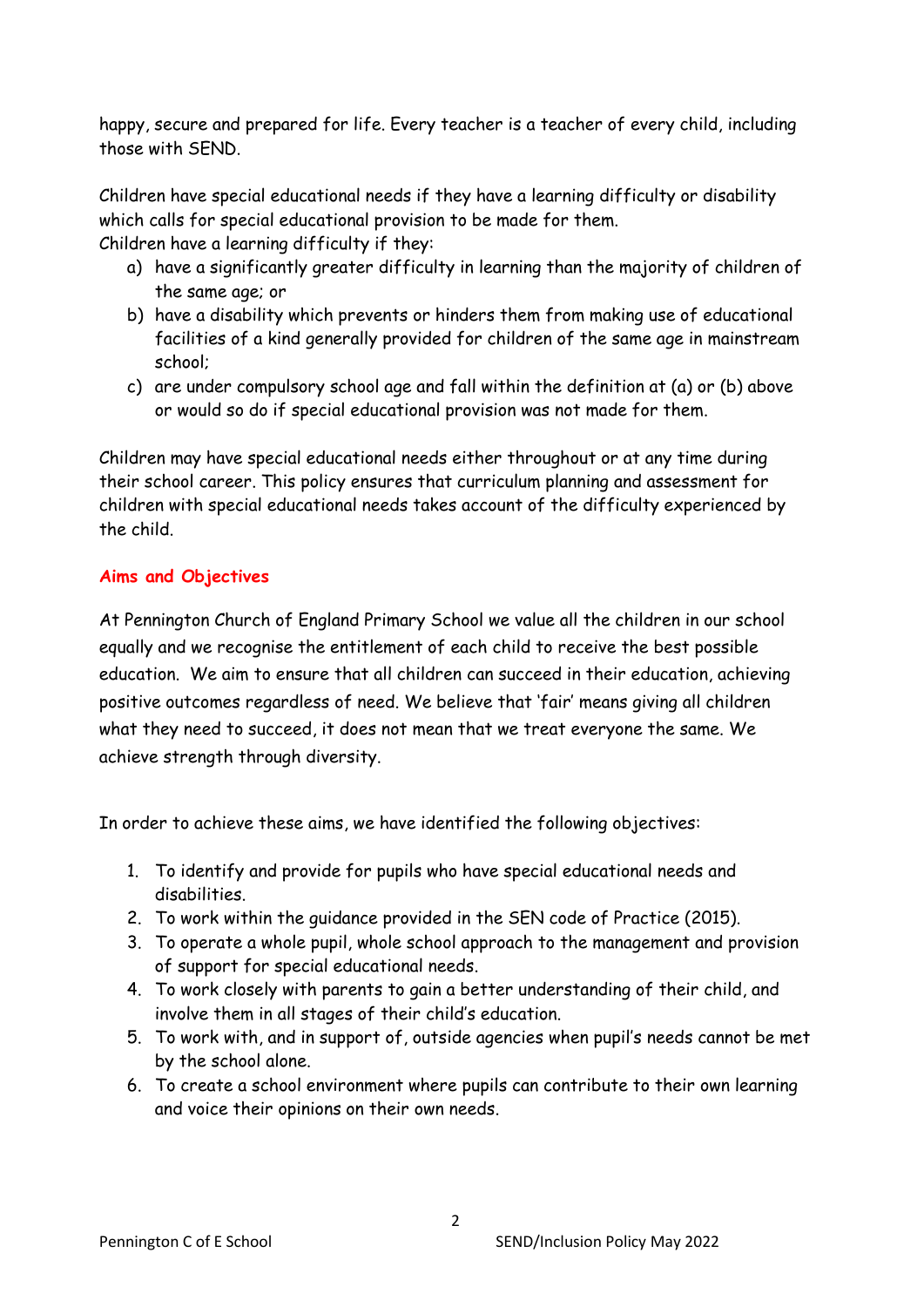## **Broad Areas of Need**

The SEND Code of Practice, 2014 identifies 4 broad areas of need:

- **Communication and interaction**
- **Cognition and learning**
- **Social, emotional and mental health difficulties**
- **Sensory and/or physical impairment**

The purpose of identification is to work out what action the school needs to take, not to fit a pupil into a category. We identify the needs of pupils by considering the needs of the whole child, which will include not just the special educational needs of the child or young person.

There are occasions when progress and attainment are affected by factors other than special educational needs. For example:

- Having a disability
- Attendance and punctuality
- Health and welfare
- Using English as an Additional Language (EAL)
- Being in receipt of Pupil Premium Grant
- Being a Looked After Child

Where this is the case, appropriate provision will be made, but this does not automatically necessitate the child receiving Special Educational Provision (SEP).

# **A Graduated Approach**

Pennington Church of England Primary School is committed to early identification in order to meet the needs of children with SEN. Teachers are responsible and accountable for the progress and development of the pupils in their class, including where pupils access support from teaching assistants or specialist staff. Teachers' ongoing assessment will provide information about areas where a child is not progressing satisfactorily. These observations may be supported by formal assessments. Teachers will then consult the SENCo to consider what else might be done to support the child – the child's learning characteristics; the learning environment; the task and the teaching style should always be considered. Progress for children will be achieved by focusing on differentiation, classroom organisation, teaching materials and teaching style.

The child is recorded by the school as under 'monitoring' due to concern by parents or teacher but this does not automatically place the child on the school's SEN register. Any concerns will be discussed with parents informally or during parent's evenings. Although more structured meetings may also take place.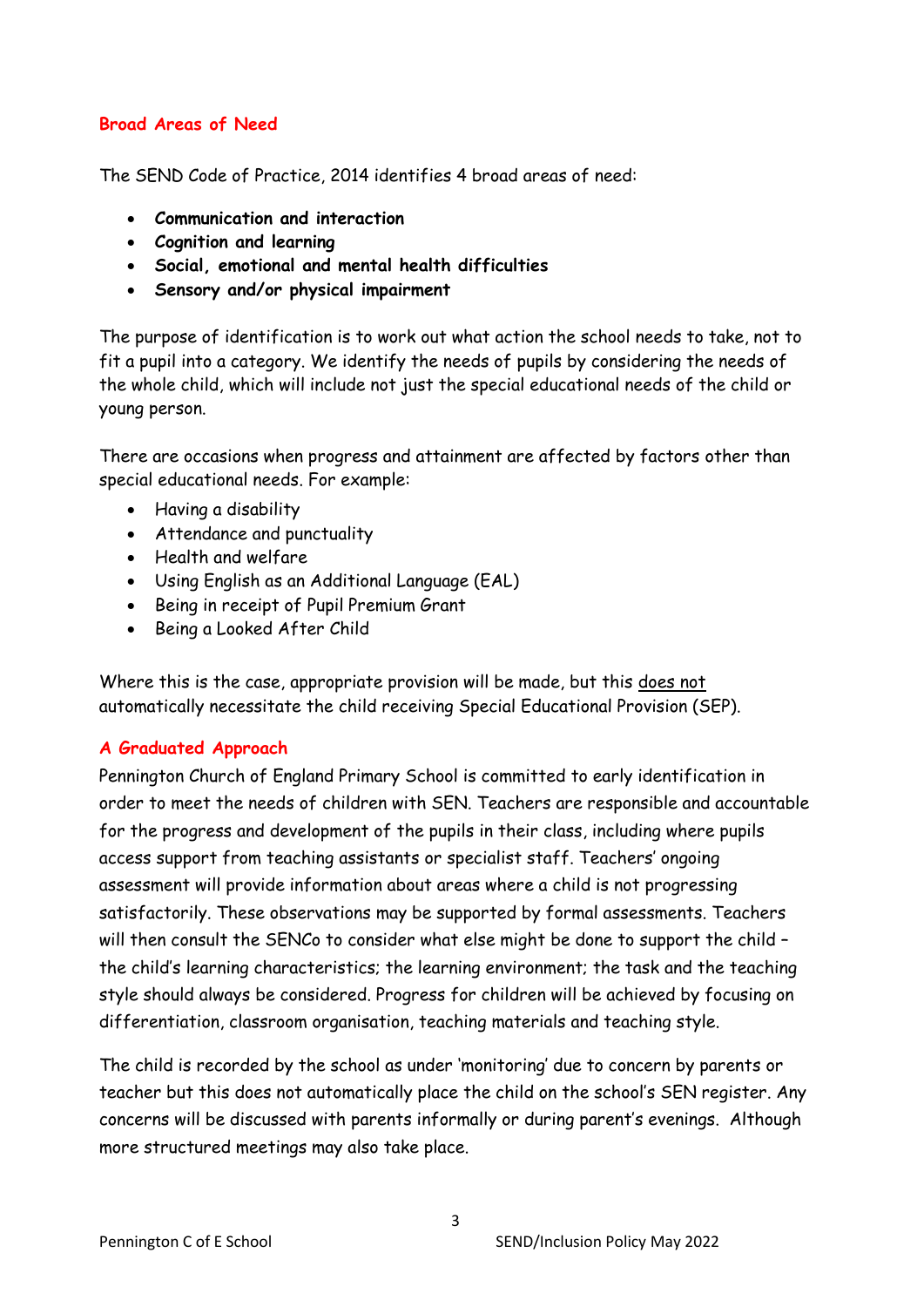## **SEN Support**

If subsequent intervention does not lead to adequate progress then the teacher will consult the SENCo to review the strategies that have been used. This review may lead to the conclusion that the pupil is still making less than expected progress and so requires help that is additional to or different from that which is normally available. This would constitute Special Educational Provision and the child would be registered on our SEN Register as receiving SEN Support. We identify pupils making less than expected progress given their age and individual circumstances. This can be characterized by progress which:

- Is significantly slower than that of their peers starting from the same baseline
- Fails to match or better the child's previous rate of progress
- Fails to close the attainment gap between the child and their peers
- Widens the attainment gap
- Fails to make progress with wider development or social and emotional needs
- Fails to make progress in self-help, social and personal skills

Our School will use the graduated approach to SEN support provision as advised in the Code of Practice 0-25 Years – 'Assess, Plan, Do, Review'. The process is initiated, facilitated and overseen by the SENCo, whilst the class teacher is responsible for carrying out the process of assessing, planning, doing and reviewing. Where external agencies are involved, the SENCo will be responsible for liaising with those agencies. The teacher will maintain the pupil's personalized plans and keep them updated. This is an ongoing cycle to enable the provision to be refined and revised as the understanding of the needs of the pupil grows.

# **ASSESS**

The teacher and SENCO will consider all of the information gathered from within the school about the pupil's progress, alongside national data and expectations of progress. From this, we identify the child's current attainment, achievements and learning profile. This may involve taking advice from external specialists and may include the use of diagnostic and other assessments to determine the exact areas of need and strategies recommended. Where external specialists are involved directly with the pupil, parental consent will be sought first. Information may also be gathered to discover what is important to the pupil and how best we can support them.

# **PLAN**

Pupils and parents will be involved in the planning process as much as possible. This means that the pupil and their parents/ carers are supported in the planning process to arrive at goals and plans that make them key players in the learning process. This will be used to ascertain aspirations and outcomes for the child in the short and longer term. Parents and pupils will take away a copy of the plans for the term, which will include the expected outcomes, actions and strategies and provision to be used. A review date will also be set.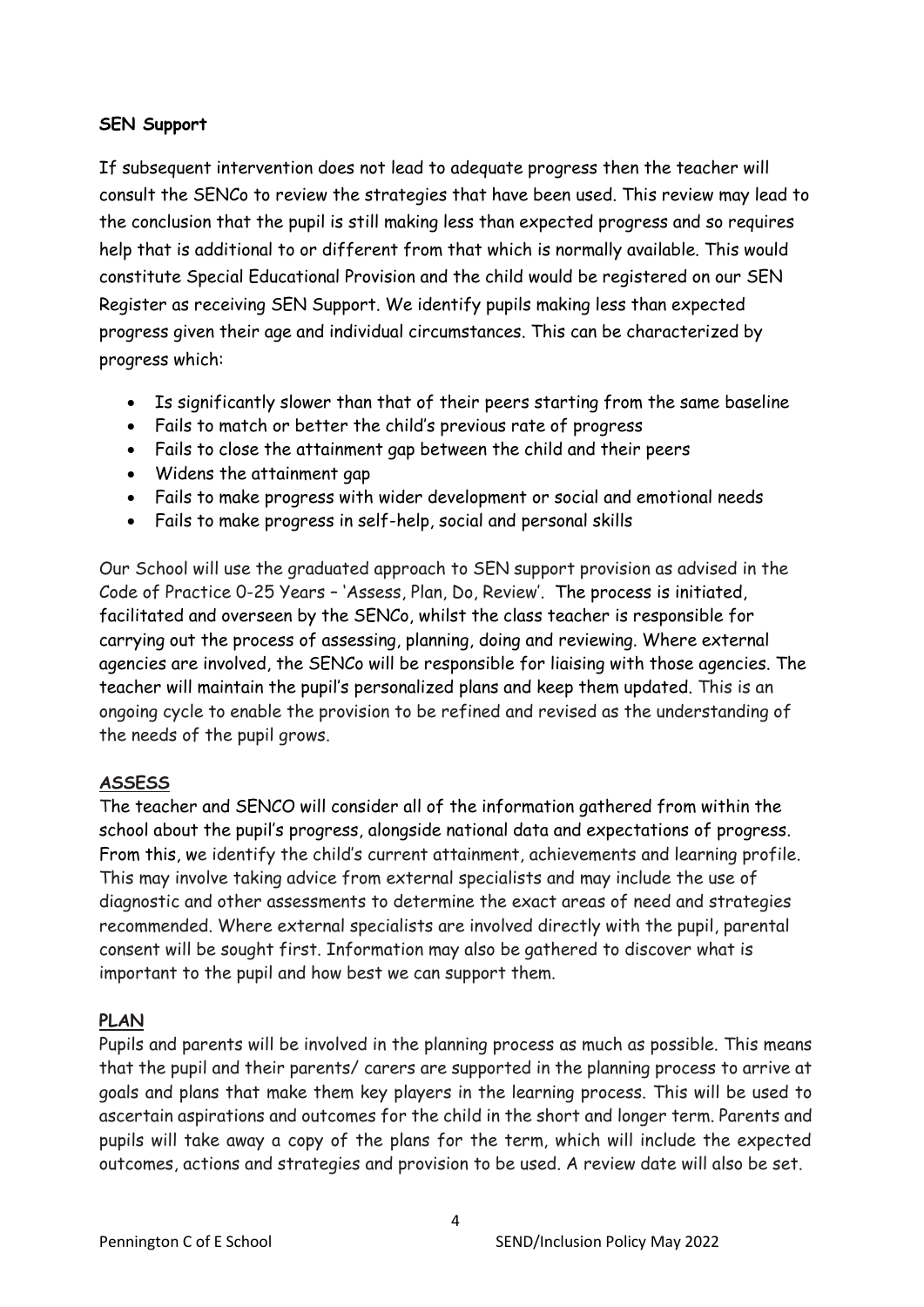# **DO**

The class teacher remains responsible for working with the child on a day-to-day basis. They will retain responsibility even where the interventions may involve group or one-toone teaching away from the main class teacher. They will work closely with teaching assistants to plan and assess the impact of support and interventions.

# **REVIEW**

The progress of the pupil will be reviewed regularly. This review will form the basis of further assessment and planning. It will also take into account the views of the pupil and their parents. Meetings with pupils and parents happen at least termly. If it is decided that additional support is needed the school will use the SEND Early Help Assessment Form to access specialist help and advice

The school's SEN Information Report can be found on the school website.

This indicates the type of provision the school currently offers to pupils with SEN and disability. It is reviewed annually. The level and type of provision decided on for individual pupils is that which is required to meet the planned outcomes.

# **Statutory Assessment of SEN**

If the school is unable to meet with all of the agreed provision from its existing resources, finance and staffing expertise, and the outcomes for the child are not improving despite SEN Support, then the school may request a statutory assessment from the Local Authority, which may lead to an Education, Health and Care Plan.

The school will provide the evidence about the child's progress over time, documentation in relation to the child's SEN Support and any action taken to deal with their needs, including any resources or special arrangements in place.

This information may include:

- The child's individual support plan (ISP)
- Records of reviews with pupils and parents/carers, and their outcomes
- Medical information where relevant
- National Curriculum attainment, and wider learning profile
- Educational and other assessments e.g. Educational Psychologist, Speech Therapist, CAMHS
- Views of the parent and the child
- Involvement of outside agencies

If the Local Authority (LA) agrees to a Statutory Assessment, it must assess the education, health and care needs of that child. The LA must request advice and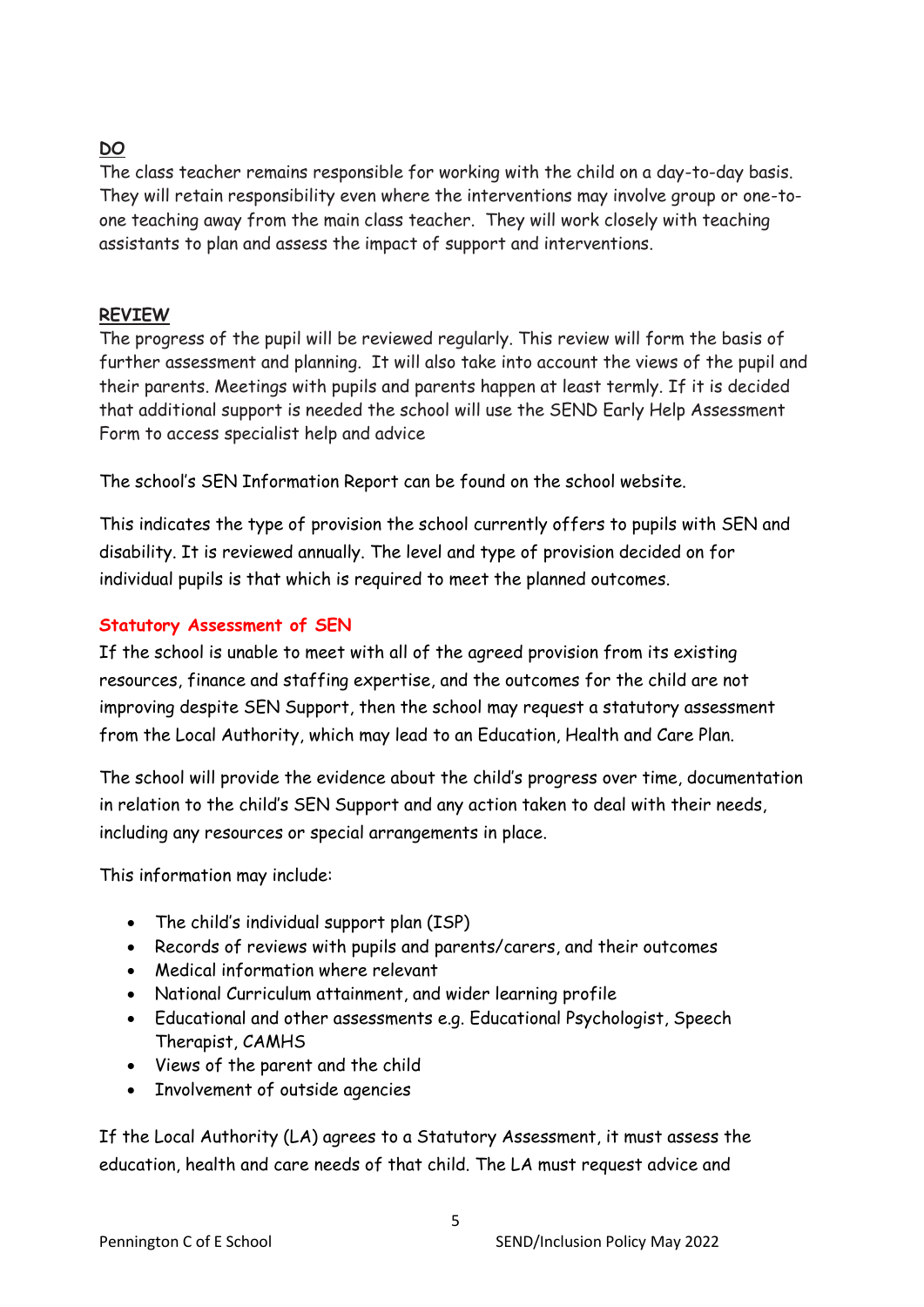information on the child and the provision that must be put in place to meet those needs from:

- Parents/ carers and/ or child
- The school
- An educational psychologist
- Health
- Social care
- Anyone else that parents/ carers request
- A specialist teacher

A decision will be made by a panel of people from education, health and social care about whether or not the child is eligible for an EHC plan. An EHC plan will be provided by Cumbria Children's Services and the school and the child's parents will be involved in developing the plan. Parents have a right to appeal against the content of the plan. Once the EHC plan has been completed and agreed, it will be kept as part of the pupil's formal record and reviewed at least annually. The annual review enables provision for the pupil to be evaluated.

Further information can be found, on the LA website [www.cumbria.gov.uk,](http://www.cumbria.gov.uk/) by speaking to an Education, Health and Care Plan Coordinator on 01539713538, or by contacting Parent Partnership on 07769935446.

# **Annual Review of the EHC Plan**

All EHC Plans must be reviewed at least annually. The SENCO initiates the process of inviting relevant people to the meeting. This will include pupils, parents and others close to the child who pupils and parents would like to attend. Relevant professionals from within school and outside agencies will also be invited, as will a representative from the LA. The review will be child-centred, looking at:

- Progress on actions towards agreed outcomes
- What we appreciate and admire about the child
- What is important to the child now
- What is important to the child in the future
- How best to support the child
- Questions to answer/ issues we are struggling with
- Action plan

Any amendments to the EHC Plan will be recorded. The SENCO will record the outcomes of this meeting and the Head Teacher will ensure that it is sent to the LA.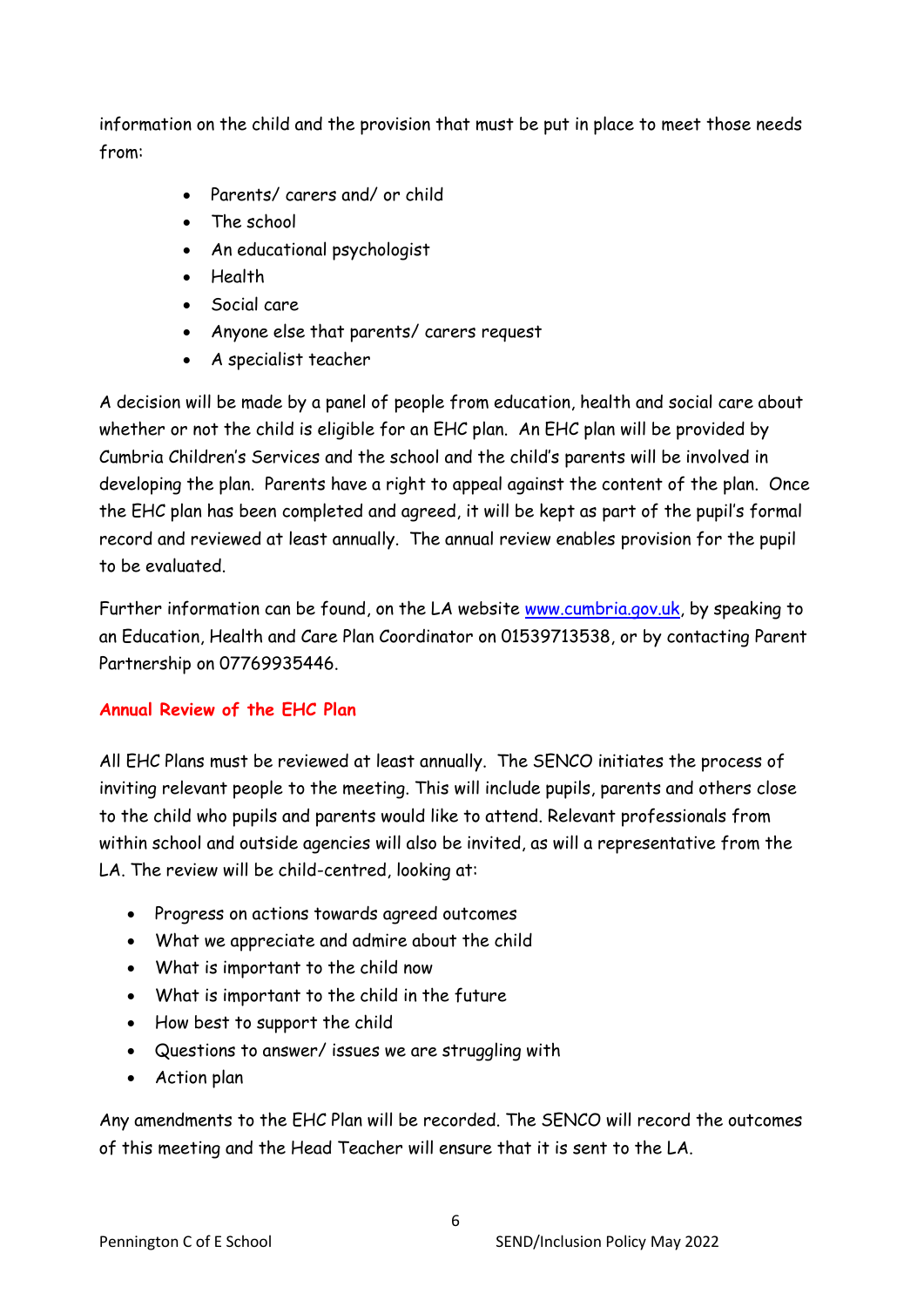## **Criteria for existing Special Educational Provision**

A child may no longer require SEP, where they

- Make progress significantly quicker than that of their peers
- Close the attainment gap between them and their peers
- Make significant progress with wider development or social and emotional needs, such that they no longer require provision that is additional to or different from their peers
- Make progress in self-help, social and personal skills, such that they no longer require provision that is additional to or different from their peers

This would be determined at the review stage.

## **Supporting pupils and families**

This policy, together with Cumbria's Local Offer of provision for pupils with SEND, form our school's SEN Information Report.

Our school is committed to working closely with parents to develop closer working relationships. Parents meet regularly with school staff and concerns and successes are shared. Parents are made aware of the Information, Advice and Support Services (IASS), formerly Parent Partnership Service, and supported to engage with external agencies.

Parents will be involved at every stage of their child's progress, through liaison with the class teacher and later the SENCO. Parents are encouraged to be involved with target setting for personalised plans. Some home activities may be provided. Parents and pupils are invited to target setting meetings and to review progress. Parents of children with Statements/ EHC Plans will also be invited to a yearly review, along with relevant support service personnel connected to the child, and the pupil themselves. The Governors' Annual Report informs all parents of changes to the SEN Policy and of the outcomes of targets set in the Policy and new targets set for the coming year.

Medical issues are first discussed with the parents/carer. If support is required the school nurse will be contacted. The child may then be referred for assessment through his/her GP.

If a teacher is concerned about the welfare of a child they should consult the Head Teacher as Child Protection Co-ordinator.

Depending on the special educational needs of the children different agencies may be involved e.g. occupational therapist, speech and language therapist, physiotherapist, psychiatrist, the Traveller Service.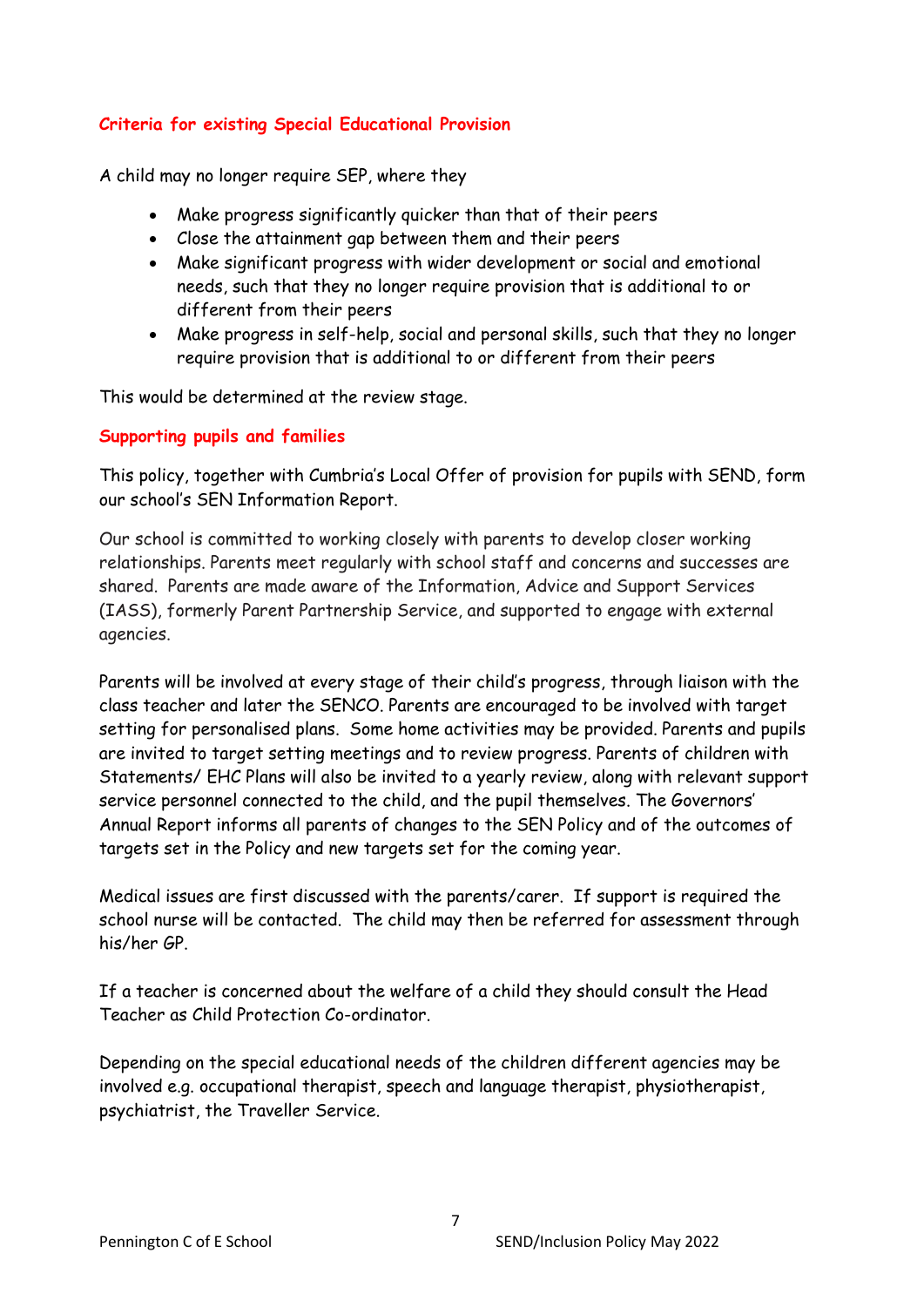## **Admissions**

Pupils with Special Educational Needs will be admitted to Pennington C of E Primary School in line with the school's admission policy. The school is aware of the statutory requirements of the Children and Families Act 2014 and will meet the Act's requirements. The school will use their induction meetings to work closely with parents to ascertain whether a child has been identified as having, or possibly having special education needs and/or a disability. In the case of a pupil joining the school from another school, we will seek to ascertain from parents whether the child has SEND and will access previous records as quickly as possible. If the school is alerted to the fact that a child may have a difficulty in learning we will make our best endeavours to collect all relevant information and plan a relevant differentiated curriculum. The school admissions policy is available from school or on the school website.

## **Medical Needs**

The school recognises that pupils at school with medical conditions should be properly supported so that they have full access to education, including school trips and physical education. Some children with medical conditions may be disabled and where this is the case the school will comply with its duties under the Equality Act (2010). The school's Accessibility Statement is available on the school website or from the school office. Some may also have special educational needs (SEN) and may have an Education, Health

and Care (EHC) plan which brings together health and social care needs, as well as their special educational provision and the SEND Code of Practice (2014) is followed.

## **Training and resources**

Relevant SEND training and CPD for the SENCo, SEN Governor, head teacher, teachers and teaching assistants is provided both within school and through other professional development opportunities. External agencies may be invited to contribute to training in school.

In particular, the SENCo will keep abreast of current research and thinking on SEN matters, and will be supported to enhance her knowledge, skills and abilities through specialist courses or through the support of other professionals, e.g. attending termly SENCO Forum. The SENCo will disseminate knowledge or skills gained via regular SENDfocus staff meetings, whole school training days and/or consultation with individual members of staff, as required.

We aim to allocate resources appropriately to meet the needs of all children with special educational needs. Most children with short-term difficulties have their needs met from resources provided by the school. Part of our main school budget is allocated to this each year. Those children whose needs are met through an Education Health and Care Plan/Statement receive additional funding provided by the Local Authority and this is used specifically to fund their additional provision. Each child's provision is based on an individual

8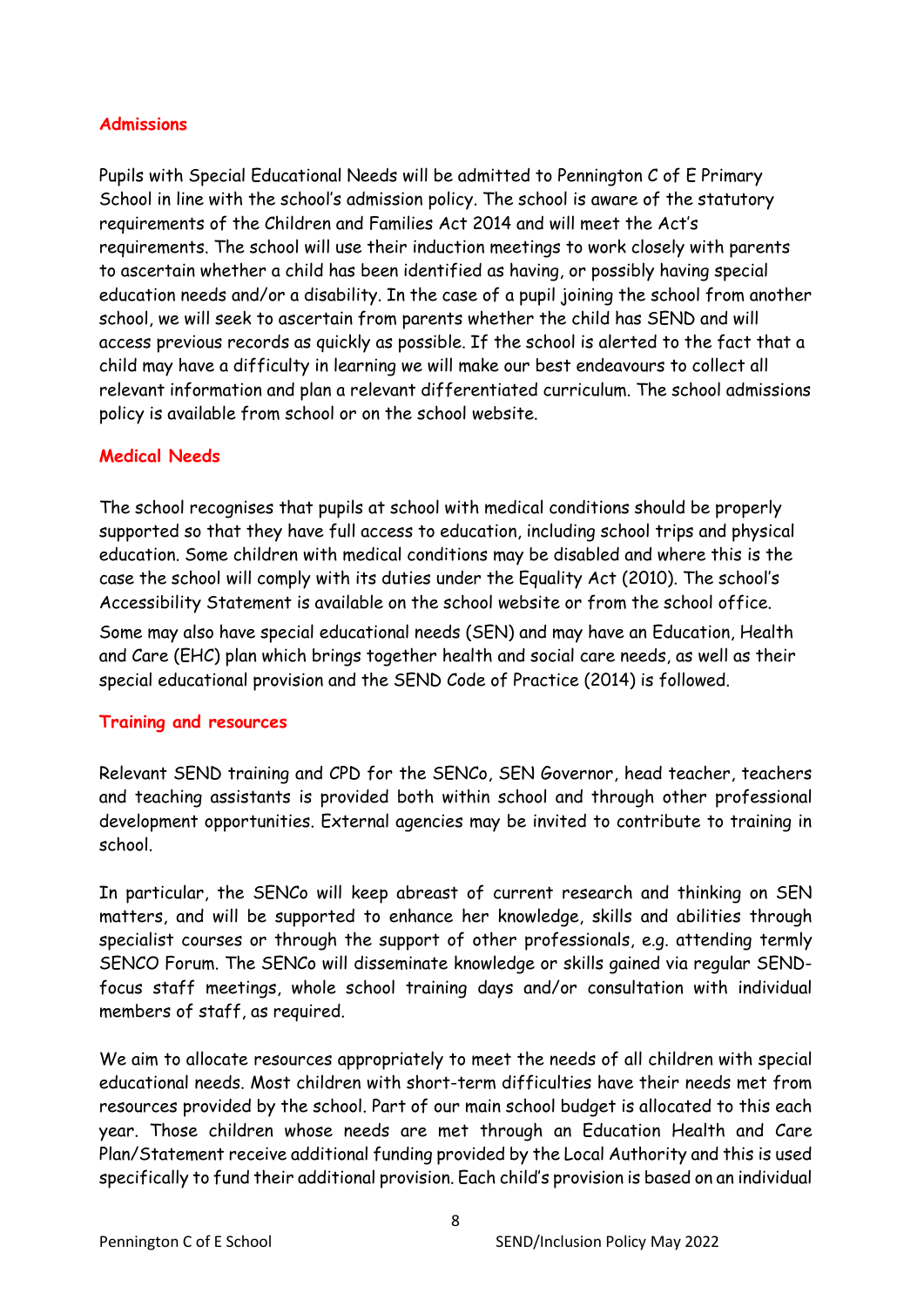assessment of their needs and desired outcomes.

Our annual SEN budget funding is usually shared between providing:

- Highly trained, skilled and experienced teachers and support staff to be deployed to best meet the needs of each individual child with SEND
- Further training for staff
- Time identified for staff to review pupil progress, discuss pupil needs and transfer information between classes. Teacher and/or Teaching Assistant time is allocated to ensure pupils receive the individual support outlined in their individual plans and teachers are responsible for ensuring that this takes place and is monitored
- Specific resources to support additional provision e.g. IT resources, assessment and teaching materials, specially modified equipment.

## **Roles and Responsibilities**

## **The Governing Body**

The SEND Governor will support the Governors to fulfil their statutory obligations by ensuring:

- the full governing body receives a report at every meeting to update current provision and progress on SEND issues,
- the SEND policy is reviewed annually,
- the School Offer, which explains how the school implements the special educational needs statutory requirements and what the school has in place and provides for pupils with special educational needs, is current and available via the school website.

# **The Head Teacher**

The Head Teacher is the school's 'responsible person' and manages the school's special educational needs work. The Head Teacher will keep the Governing Body informed about the special educational needs provision made by the school. The Head Teacher will work closely with the SENCO, the SEND Governor and staff to ensure the effective day-today operation of the school's special educational needs policy. The Head Teacher and the SENCO will identify areas for development in special educational needs and contribute to the school's improvement plan.

# **The Special Educational Needs Co-ordinator (SENCO)**

The SENCO is responsible for:

- Co-ordinating SEN provision for children.
- Liaising with and advising teachers
- Maintaining the school's SEN register and overseeing the records of all pupils with special educational needs